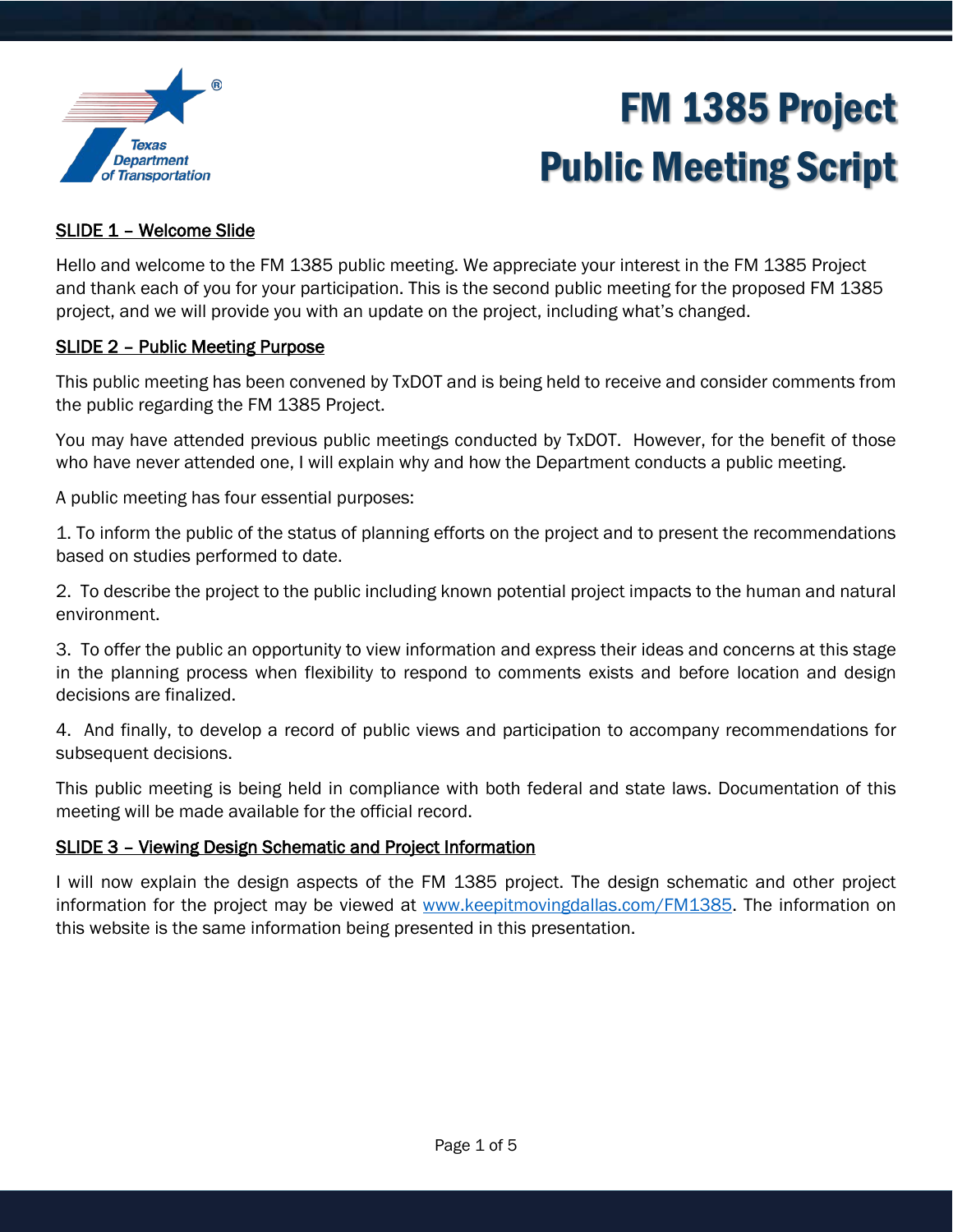

### Slide 4 – Project Location

FM 1385 is an approximately 12-mile connection between US 380 and FM 455 in Denton County. The proposed project is located within the cities of Little Elm, Aubrey, Pilot Point, Celina, and the Town of Prosper.

### SLIDE 5 – Project Purpose and Need

The proposed project is needed to meet future travel demands stemming from projected population growth and traffic volumes. The overall goal is to provide a facility that will accommodate future traffic and improve safety with additional lanes and reconstructed intersections at FM 1385 and Mustang Road and at FM 1385 and Gee Road/Fishtrap Road.

#### SLIDE 6 – Existing Roadway Typical Sections

Within the project limits, the current FM 1385 facility varies between a 2-lane rural undivided roadway and a 2-lane divided roadway with a center turn lane. The existing roadway has 12-foot-wide shoulders. The existing right of way varies from 80 to 120 feet wide and the central portion of the existing FM 1385 roadway within the project area ties into Mustang Road. This Mustang Road portion of the existing roadway consists of a sharp curve in the roadway as well as a three-way-intersection. FM 1385 at Gee Road/Fishtrap Road includes an existing S-curve roadway alignment.

### SLIDE 7 – Project Details

TxDOT is proposing to reconstruct and widen FM 1385 from US 380 to FM 455 in Denton County. The project would include construction of a 6-lane divided urban roadway from US 380 to Mustang Road and a 4-lane interim (6-lane ultimate) divided urban roadway from Mustang Road to FM 455. A new location realignment of the central portion of FM 1385 at Mustang Road is proposed to directly connect FM 1385 to the north and south without requiring vehicles to travel along the Mustang Road portion of the existing FM 1385. Additionally, a new-location realignment of the southern portion of FM 1385 at Gee Road/Fishtrap Road is also proposed. This would flatten out the existing "S" curve at Gee Road/Fishtrap Road and improve mobility along FM 423 at the intersection with FM 1385. These proposed new-alignment locations will be discussed and graphically illustrated later in this presentation.

#### SLIDE 8 – Changes to Project Design

TxDOT held the first public meeting for this project in Sept. 2020. A few changes have been made to the proposed improvements since the project was last presented to the public. The right-of-way acquisition requirements on FM 1385 were reduced at the following intersections: Gee Road/Fishtrap Road, Mustang Road, Friendship Road, Lights Ranch Road, Strittmatter Road, and FM 455. The right-of-way requirements were also revised at the FM 1385 and Crutchfield Road/Sandbrock Parkway intersection to accommodate a recently built right-turn bay. And lastly, a noise analysis is complete and sound barriers are proposed at various locations pending the outcome of noise workshops after the public hearing.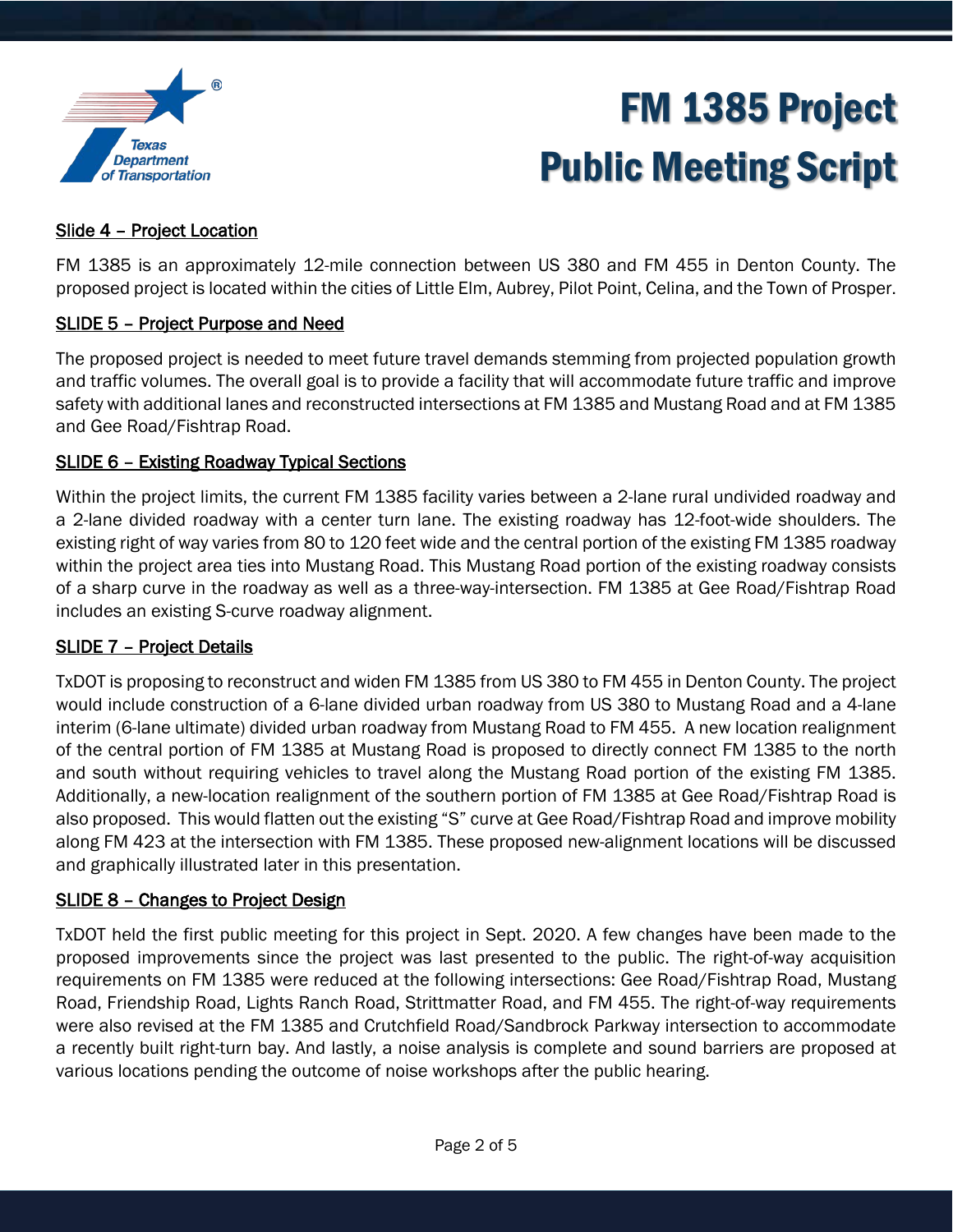

### SLIDE 9 – Proposed Roadway Typical Sections

The proposed FM 1385 would be reconstructed and widened from an existing 2-lane rural highway to ultimately a 6-lane divided urban roadway with sidewalks/shared use paths. FM 1385 from US 380 to Mustang Road is proposed to be constructed as a 6-lane facility, while the roadway from Mustang Road to FM 455 is proposed to be constructed as a 4-lane interim facility.

The majority of the project area follows the existing FM 1385 roadway alignment. However, two areas are being proposed for new location roadway realignments to address mobility and safety concerns.

### SLIDE 10 – Proposed Roadway Realignment at Mustang Road

This figure illustrates the proposed new location realignment of the central portion of FM 1385 at Mustang Road. The 0.9-mile-long realignment is located south of Mustang Road and would directly connect FM 1385 to the north and to the south without requiring vehicles to travel along the Mustang Road portion of the existing FM 1385. Residential and commercial access will remain.

### SLIDE 11 – Proposed Roadway Realignment at Gee Road/Fishtrap Road

This figure illustrates the proposed new location realignment of FM 1385 within the southern portion of the project area at Gee Road/Fishtrap Road. This 0.45-mile realignment is located southeast of the current alignment. This would flatten out the existing "S" curve at Gee Road/Fishtrap Road and improve mobility at this intersection with FM 1385.

### SLIDE 12 – Projected Cost and Schedule

The FM 1385 Project is anticipated to be Ready to Let by Fall 2025 and would take approximately 3 years to construct. "Letting" is when TxDOT notifies the construction community that a project is ready to be bid on. Construction on a project begins after the letting process is complete. The total estimated construction cost for the project is approximately \$178 million. Please note that the project is not yet funded and cannot be let until funding is identified.

This concludes the project information and design portion of the presentation. The next few slides will provide an overview of the environmental evaluation for the proposed FM 1385 Project.

### SLIDE 13 – National Environmental Policy Act (NEPA) Assignment to the Texas Department of **Transportation**

Prior to Dec. 16, 2014, the Federal Highway Administration, or FHWA, reviewed and approved documents prepared under the National Environmental Policy Act, known as NEPA; however, on Dec.16, 2014, the Texas Department of Transportation assumed responsibility from FHWA through a Memorandum of Understanding to review and approve certain assigned NEPA environmental documents. This Memorandum of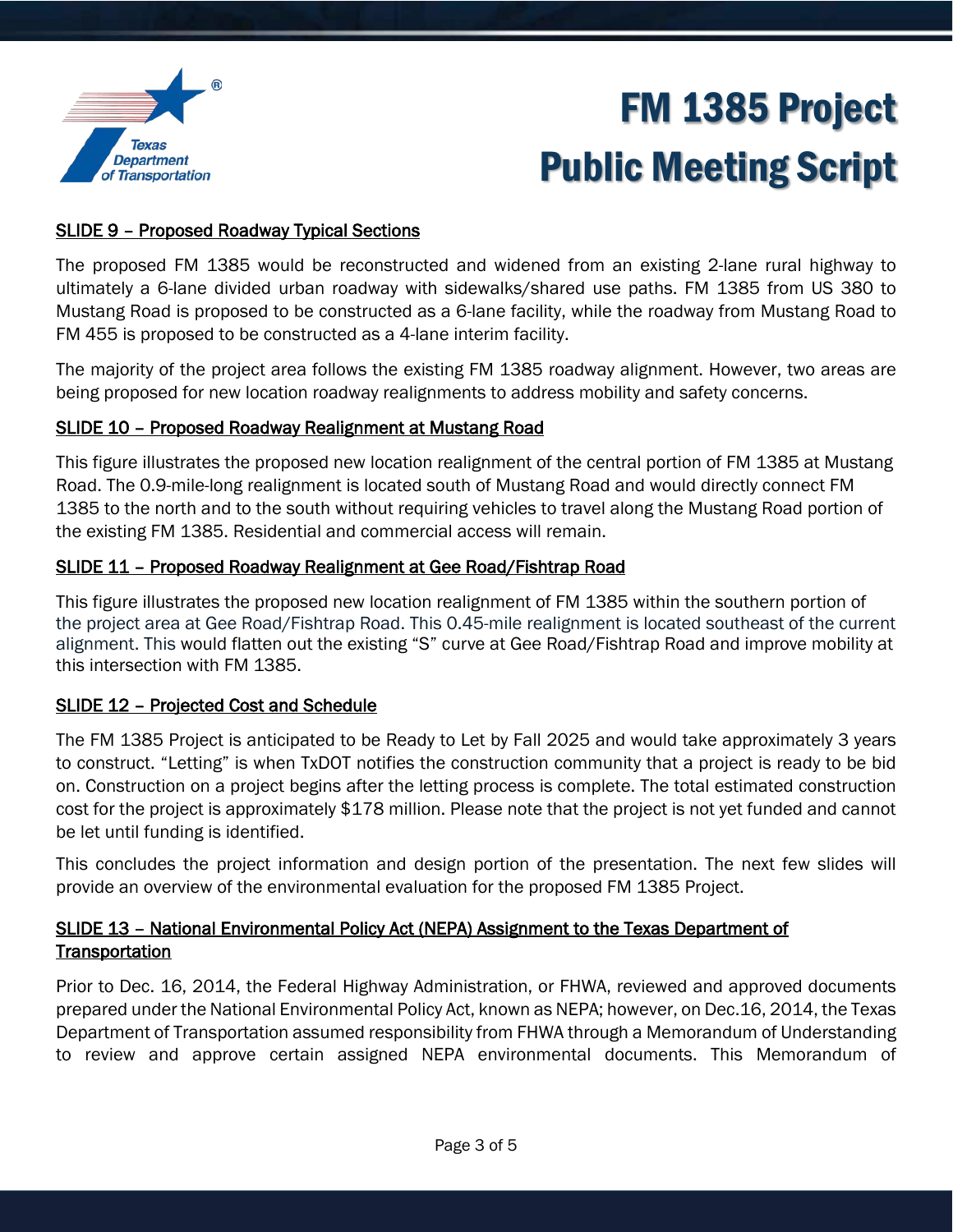

Understanding between TxDOT and FHWA was updated on Dec. 9, 2019. The review and approval process apply to this project.

Environmental studies are being conducted for the proposed FM 1385 Project to support an environmental clearance in accordance with NEPA. These environmental analyses are necessary to identify, avoid, and minimize effects to the human and natural environments.

The technical environmental documentation will be approved for further processing by TxDOT and will be coordinated with other public agencies.

Notices for this public meeting were advertised in the *Denton Record-Chronicle and Al Día Dallas*, on the [www.txdot.gov](http://www.txdot.gov/) website under "Hearings and Meetings Schedule" and on [www.keepitmovingdallas.com](http://www.keepitmovingdallas.com/) under "Public Hearings and Meetings." The TxDOT Public Information Office also prepared a news media release to advertise the public meeting. The TxDOT roadway design schematics are available on the project website at [www.keepitmovingdallas.com/](http://www.keepitmovingdallas.com/)FM1385.

## SLIDE 14 – Environmental Constraints Map

The project's Environmental Constraints Map is used to help planners and engineers determine the least impactful method to fulfill the purpose of the project. The full map can be viewed on the project website. In the case of FM 1385, some of the major known constraints are Bold Cross Cowboy Church, Iglesia Bautista Hispana de Mustang, and Peachtree Park. Environmental studies for this project are ongoing.

## SLIDE 15 – Environmental Review – Right of Way

The proposed project would, subject to final design considerations, require approximately 124.41 acres of new right of way and potentially displace two residences, one billboard, one utility, and one commercial structure. All right of way acquisition would be completed in accordance with the Uniform Relocation Assistance and Real Property Acquisition Policies Act of 1970, as amended.

Brochures titled "The Purchase of Right of Way," and "Relocation Assistance," are available on the project website. These materials contain detailed information to inform you of your rights and to provide information about the TxDOT right-of-way acquisition process.

### SLIDE 16 – Project Timeline

Following this public meeting, the project design will be refined per public input, environmental studies will continue to be developed, and a public hearing will occur. If there are no major issues arising from the environmental analysis that cannot be addressed in a reasonable time frame, an environmental decision for the project to move forward is anticipated in late 2022.

The project has an anticipated Ready to Let Date of Fall 2025. Construction will begin once the project is let.